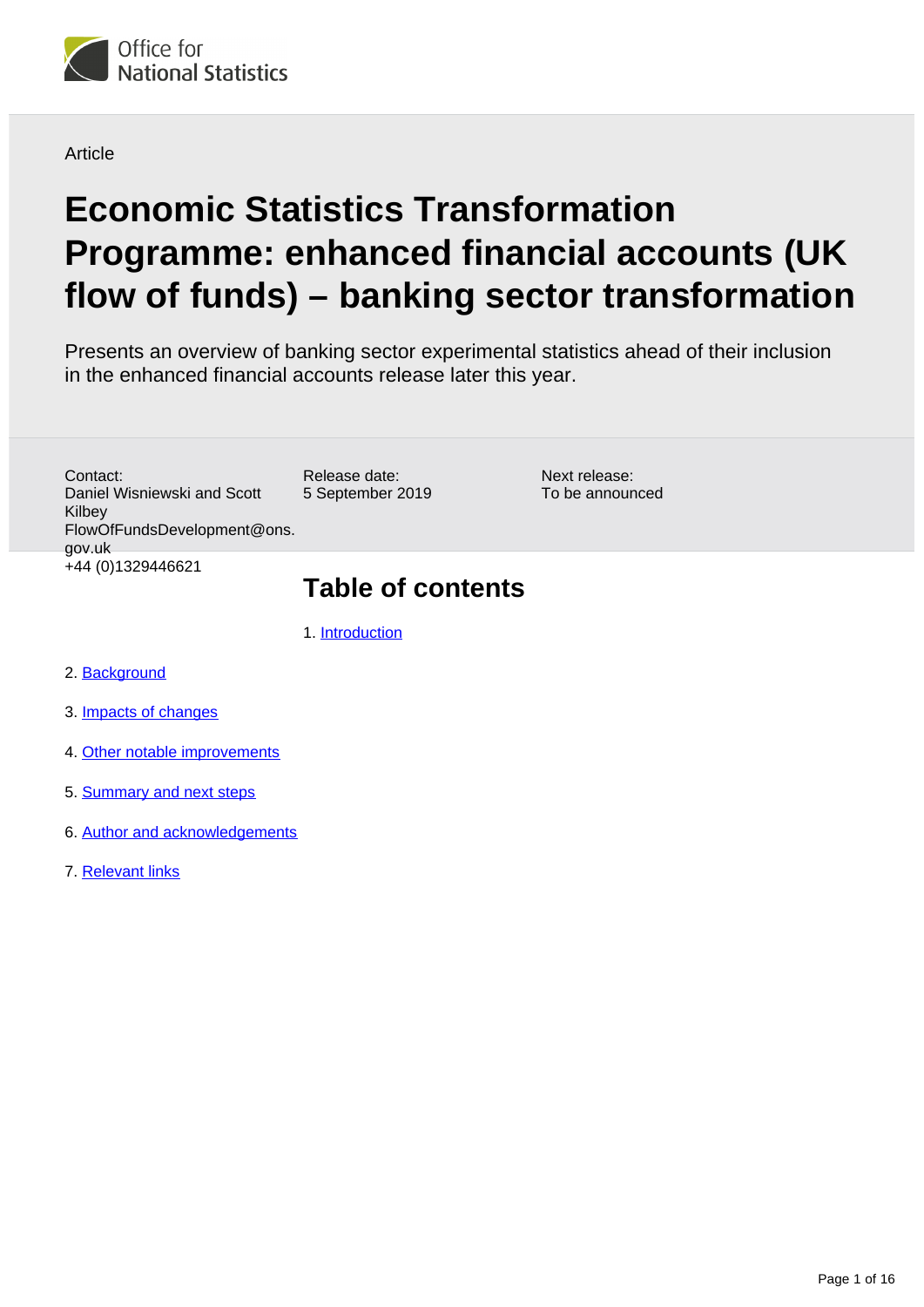# <span id="page-1-0"></span>**1 . Introduction**

In recent years, the Office for National Statistics (ONS) and the Bank of England (BoE) have been working to transform the financial account statistics, including those of the banking sector (central bank, banks and building societies). This collaboration has resulted in improvements to the quality and granularity of banking statistics available within the UK financial accounts, including the ability to produce statistics on a whom-to-whom or flow of funds (FoF) basis, to meet evolving user needs.

This article gives an initial insight into the main improvements made available by the new data for the banking sector ahead of their inclusion in the enhanced financial accounts FoF experimental statistics release later this year.

# <span id="page-1-1"></span>**2 . Background**

The Office for National Statistics (ONS) has an ambitious programme to transform its statistics, informed by our [Economic Statistics and Analysis Strategy](https://www.ons.gov.uk/methodology/classificationsandstandards/economicstatisticsclassifications/economicstatisticsandanalysisstrategy) and with the aim of increasing the robustness and quality of UK economic statistics. Working in partnership with the Bank of England (BoE), one element of our transformation work is the development of the banking sector statistics for enhanced financial accounts (EFA) – in particular, [more detailed "flow of funds" \(FoF\) statistics](https://www.ons.gov.uk/economy/nationalaccounts/uksectoraccounts/articles/economicstatisticstransformationprogramme/developingtheenhancedfinancialaccountsukflowoffunds) – to meet evolving user needs.

The main aims of the EFA initiative are to improve the coverage, quality and granularity of financial statistics. This includes producing whom-to-whom statistics for the UK National Accounts – identifying the counterparty information for each financial transaction rather than the total asset and/or liability position for each institutional sector in isolation. Whilst data on the banking sector have always been a reliable source and constitute over half the value of the UK balance sheet, a collaborative effort was needed to produce these data on a FoF basis. This provides an opportunity to implement many improvements including:

- granular, sector-based statistics more consistent with the [European System of Accounts 2010: ESA 2010,](http://ec.europa.eu/eurostat/web/esa-2010) the legislative framework within the European Statistical System
- greater granularity of transaction breakdown, providing additional economic insight that was previously invisible in some areas
- a clear split of sterling and foreign currency transactions involving UK building societies across all financial instruments
- new metadata and structure resulting in a more user-friendly resource

As announced in the [Transformation of Economic Statistics](https://www.ons.gov.uk/economy/nationalaccounts/uksectoraccounts/compendium/economicreview/october2018/transformationofeconomicstatistics) summary, the ONS will publish experimental FoF statistics in Quarter 4 (Oct to Dec) 2019. This article provides an initial overview of experimental balance sheet statistics for the banking sector, otherwise known as "monetary financial institutions" (MFIs). The ESA 2010 subsectors that are included in MFIs are:

- S.121 Central bank
- S.122 Deposit-taking corporations except central bank

This article will highlight some of the main successes and improvements made by the ONS and BoE, as well as new insights made available as a result. However, it should be noted that these data will not form part of the upcoming [UK National Accounts, The Blue Book.](https://www.ons.gov.uk/releases/uknationalaccountsthebluebook2019) This is because of the continuing work being undertaken to fully establish the impact these improved data will have across the national accounts.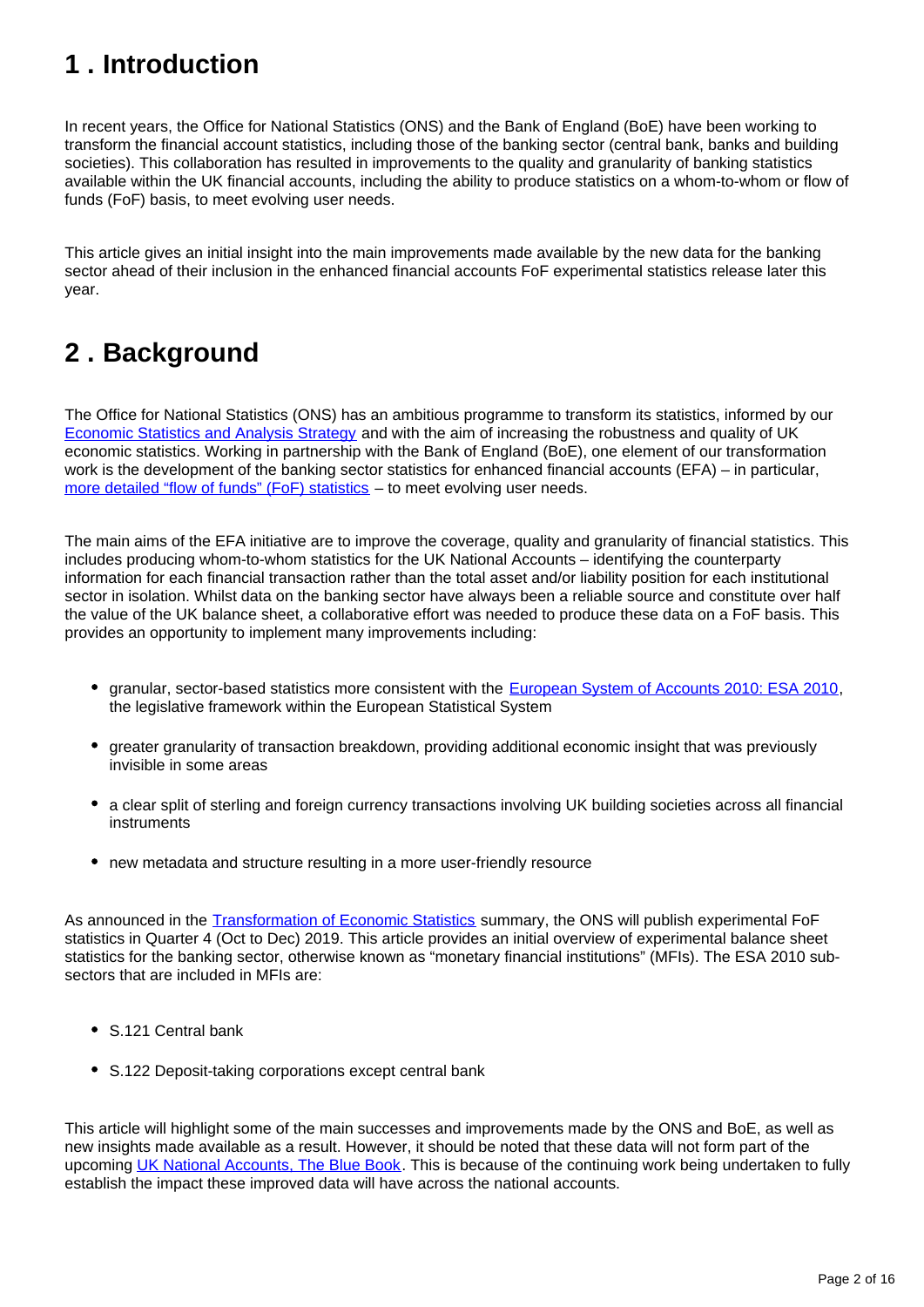For this reason, the EFA MFI data published in this article are deemed [Experimental Statistics,](https://www.ons.gov.uk/methodology/methodologytopicsandstatisticalconcepts/guidetoexperimentalstatistics) and as such, they will differ from UK National Accounts data. They are being published now to provide an update on the joint ONS [and BoE "flow of funds" initiative](https://webarchive.nationalarchives.gov.uk/20160106021630/http:/www.ons.gov.uk/ons/guide-method/method-quality/specific/economy/national-accounts/changes-to-national-accounts/flow-of-funds--fof-/index.html). The first indication of the impact of the data will be the **EFA FoF experimental** [statistics,](https://www.ons.gov.uk/releases/econonicstatisticsprogrammeenhancedfinancialaccountsukflowoffunds2019experimentalstatisticsmatrix) to be published on 26 November 2019, with the ambition of incorporating these Experimental Statistics into the [UK National Accounts](https://www.ons.gov.uk/economy/grossdomesticproductgdp/compendium/unitedkingdomnationalaccountsthebluebook/2018) in the future.

The EFA MFI data will be one of several sources contributing to the EFA FoF experimental statistics. Final estimates for the MFI sector in EFA FoF may incorporate additional data sources and therefore could differ from the data presented in this article.

# <span id="page-2-0"></span>**3 . Impacts of changes**

### **Overall position of banking sector**

Figures 1 and 2 show the asset and liability holdings of monetary financial institutions (MFI) for Quarter 4 (Oct to Dec) 2015, 2016 and 2017 from the enhanced financial account (EFA) MFI data compared with figures currently published in the UK National Accounts ([Blue Book 2018\)](https://www.ons.gov.uk/releases/unitedkingdomnationalaccountsbluebook2018). For each year shown in the chart the left bar represents Blue Book 2018 (BB) and the right bar represents the new EFA data.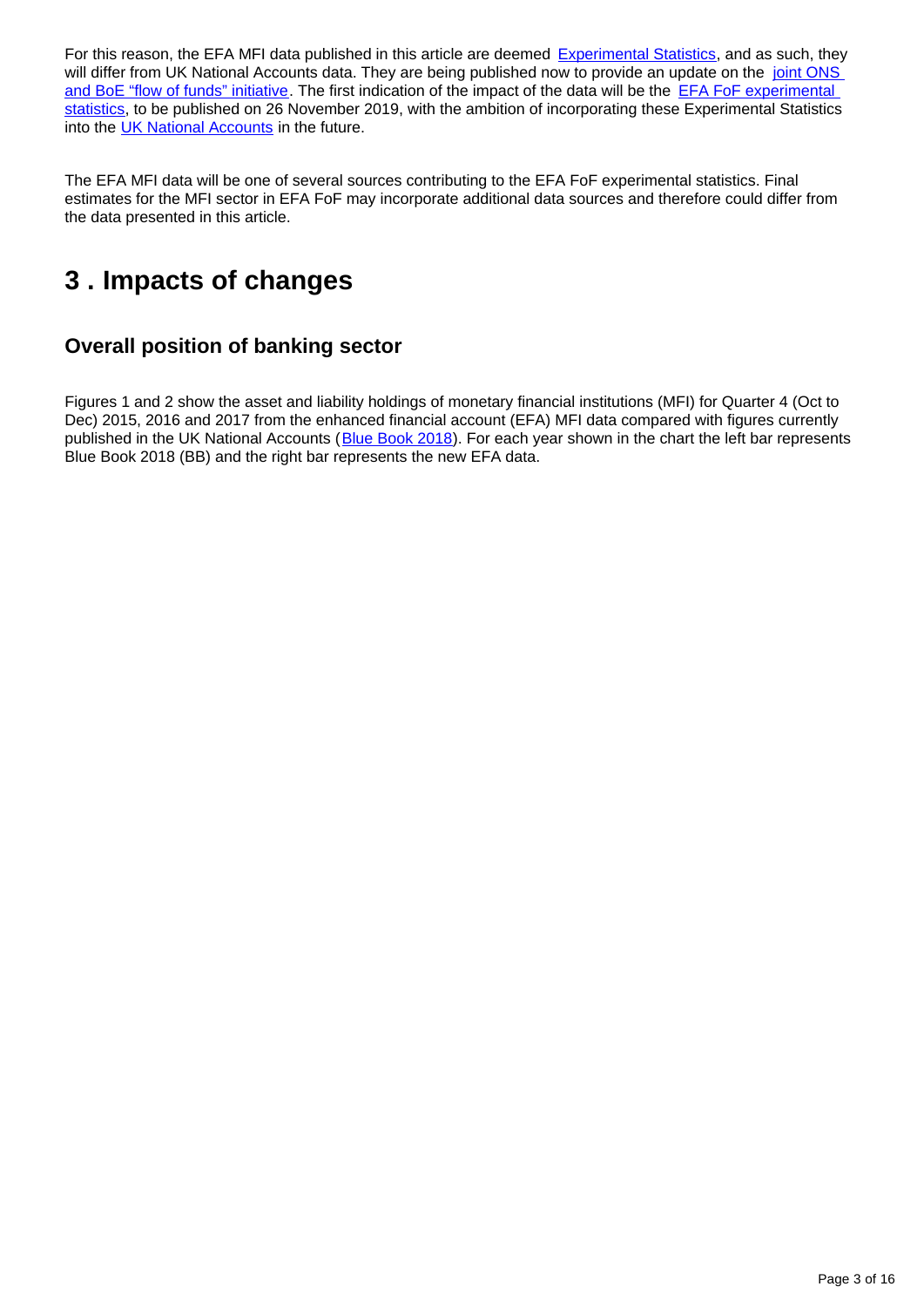#### **Figure 1: Comparison of total asset positions: Blue Book versus enhanced financial accounts**

#### **Monetary financial institutions, 2015 to 2017**

## Figure 1: Comparison of total asset positions: Blue Book versus enhanced financial accounts





**Source: Bank of England, Office for National Statistics – Blue Book and enhanced financial accounts**

#### **Notes:**

- 1. IFS: investment fund shares/units.
- 2. OARP: other accounts receivable/payable.
- 3. Cash and insurance/pension schemes have been omitted from these charts as they are negligible in size but are included in the accompanying tables.

[Download additional data](https://www.ons.gov.uk/visualisations/dvc4001/figure1.xlsx)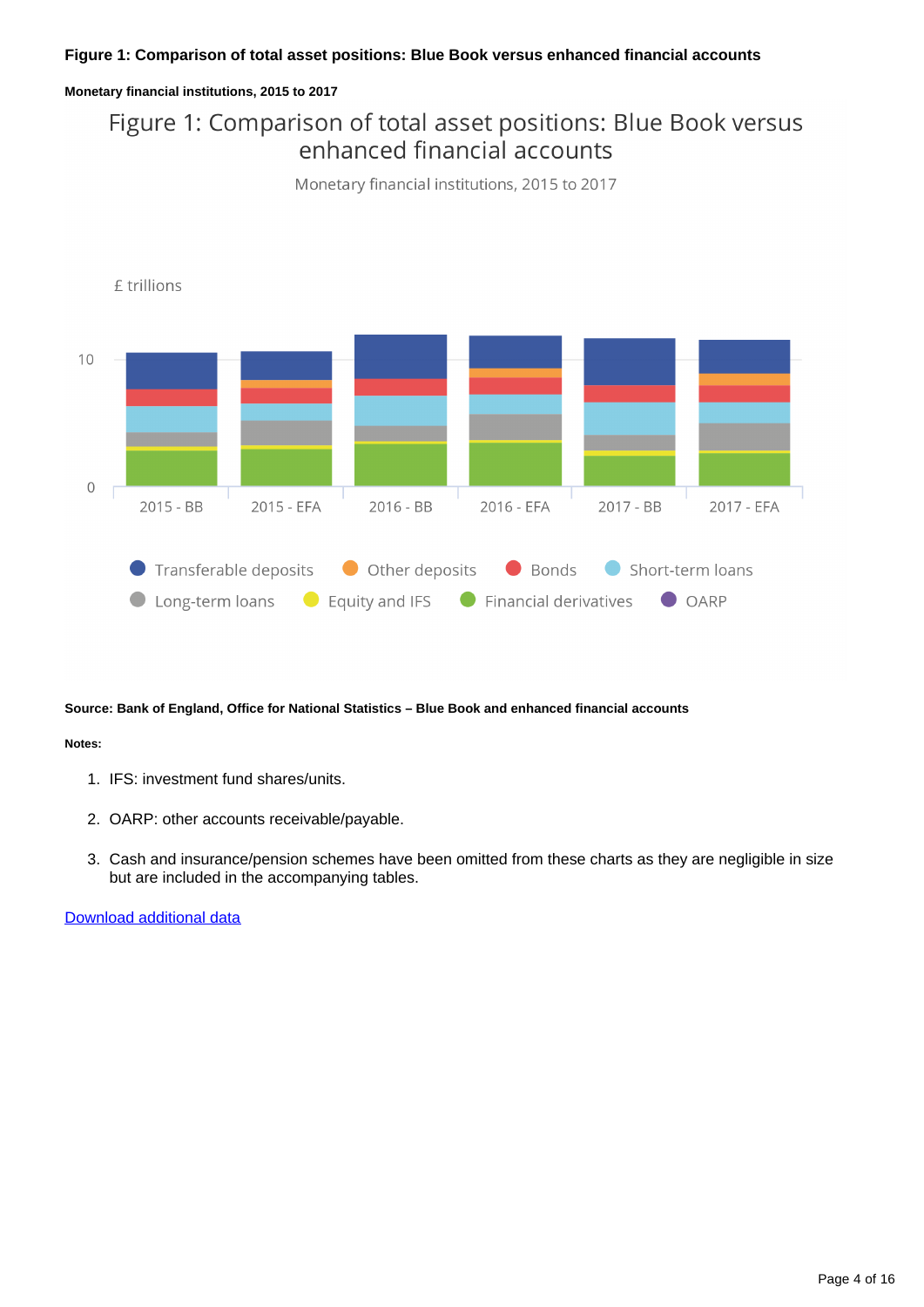#### **Figure 2: Comparison of total liability positions: Blue Book versus enhanced financial accounts**

#### **Monetary financial institutions, 2015 to 2017**

## Figure 2: Comparison of total liability positions: Blue Book versus enhanced financial accounts





**Source: Bank of England, Office for National Statistics – Blue Book and enhanced financial accounts**

#### **Notes:**

- 1. IFS: investment fund shares/units.
- 2. OARP: other accounts receivable/payable.
- 3. Cash and insurance/pension schemes have been omitted from these charts as they are negligible in size but are included in the accompanying tables. Loans granted to MFIs are classified, by convention, as deposits in national accounts.

#### [Download additional data](https://www.ons.gov.uk/visualisations/dvc4001/figure2.xlsx)

Overall, the EFA MFI data show lower levels, noticeably in liabilities. This is because they are presented here as raw data from the Bank of England (BoE), whereas the Blue Book data are final aggregates including all current data sources in the financial account.

The absence of additional sources is particularly evident in bonds, which is partly because of a market rate adjustment applied to Blue Book figures. However, this does not explain the entire difference. At the time of writing, the Office for National Statistics (ONS) is awaiting additional data from commercial sources to address this in addition to ongoing quality assurance by the BoE.

Despite these differences, the comparison between EFA MFI data and Blue Book data is useful as it illustrates some of the important changes made.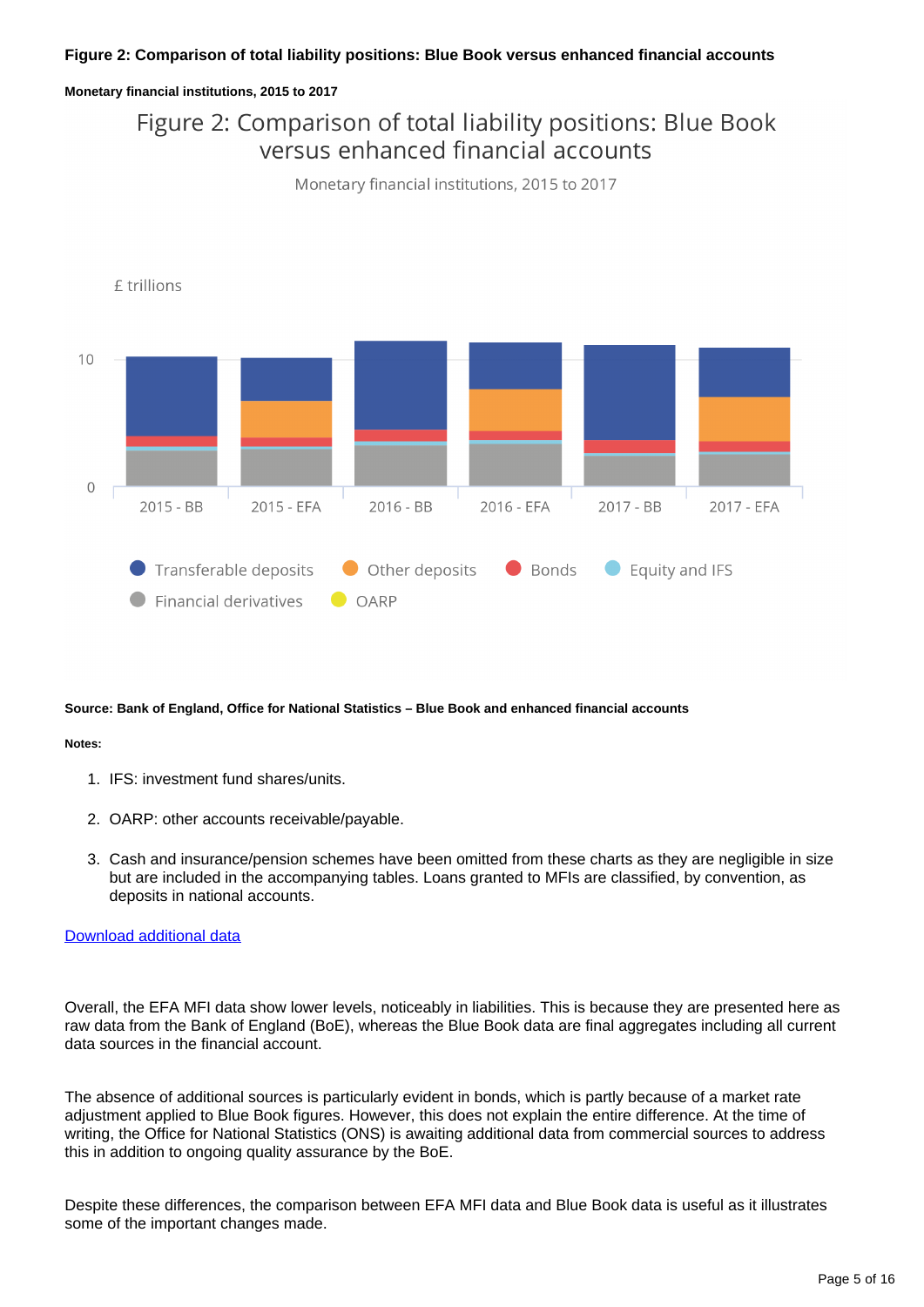The biggest changes by magnitude occur between transferable deposits and other deposits and between shortterm loans and long-term loans. The context for this difference is in the classification changes within overall deposits and loans respectively. The EFA MFI dataset more accurately separates all deposits into transferable and other deposits, and all loans into short-term and long-term, which is in line with the ESA classifications. However, overall the deposit and loans data are consistent with current national accounts figures when aggregated to deposits and loans, as shown in Figures 3 and 4, and therefore will not change the overall position of MFI assets and liabilities. These changes will be further expanded on in the next section.

#### **Figure 3: Comparison of total asset positions: Blue Book versus enhanced financial accounts with total deposits and total loans combined**

#### **Monetary financial institutions, 2015 to 2017**

### Figure 3: Comparison of total asset positions: Blue Book versus enhanced financial accounts with total deposits and total loans combined



Monetary financial institutions, 2015 to 2017

#### **Source: Bank of England, Office for National Statistics – Blue Book and enhanced financial accounts**

#### **Notes:**

- 1. IFS: investment fund shares/units.
- 2. OARP: other accounts receivable/payable.
- 3. Cash and insurance/pension schemes have been omitted from these charts as they are negligible in size but are included in the accompanying tables.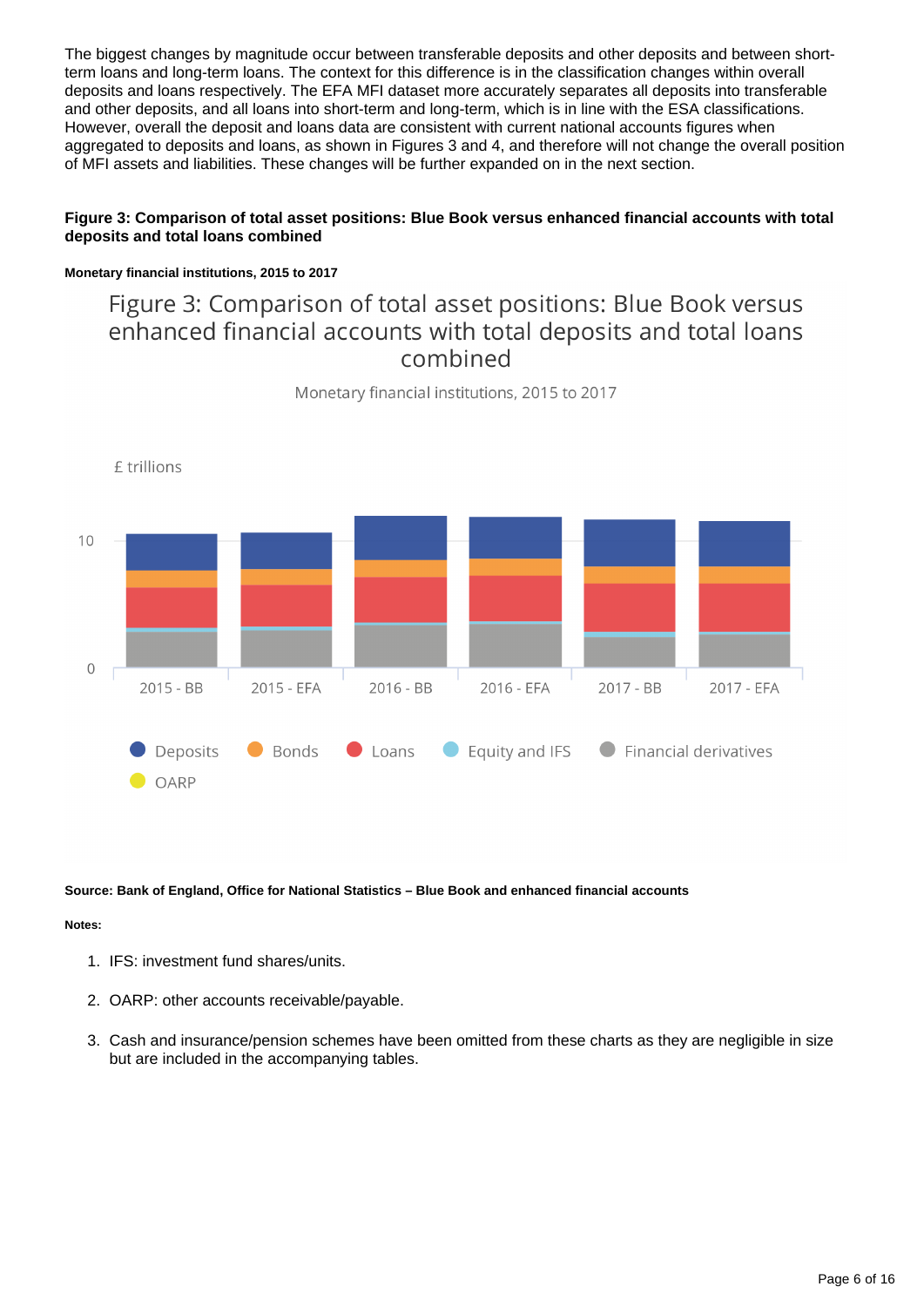#### **Figure 4: Comparison of total liability positions: Blue Book versus enhanced financial accounts with total deposits combined**

#### **Monetary financial institutions, 2015 to 2017**

## Figure 4: Comparison of total liability positions: Blue Book versus enhanced financial accounts with total deposits combined

Monetary financial institutions, 2015 to 2017



**Source: Bank of England, Office for National Statistics – Blue Book and enhanced financial accounts**

#### **Notes:**

- 1. IFS: investment fund shares/units.
- 2. OARP: other accounts receivable/payable.
- 3. Cash and insurance/pension schemes have been omitted from these charts as they are negligible in size but are included in the accompanying tables. Loans granted to MFIs are classified, by convention, as deposits in national accounts.

One other change worth noting here is the increased figure for "other accounts receivable/payable". For MFIs this consists of items in suspense and transmission. Functionally this classification is applied to credits or debits relating to customers' accounts but not yet assigned to a specific customer. More information can be found at the page detailing **[Further details about other banks' balance sheet data](https://www.bankofengland.co.uk/statistics/details/further-details-about-other-banks-balance-sheet-until-december-2009-data)** on the BoE website. The increase is because of improved coverage of this financial instrument and will account for a small decrease in deposit and loan positions.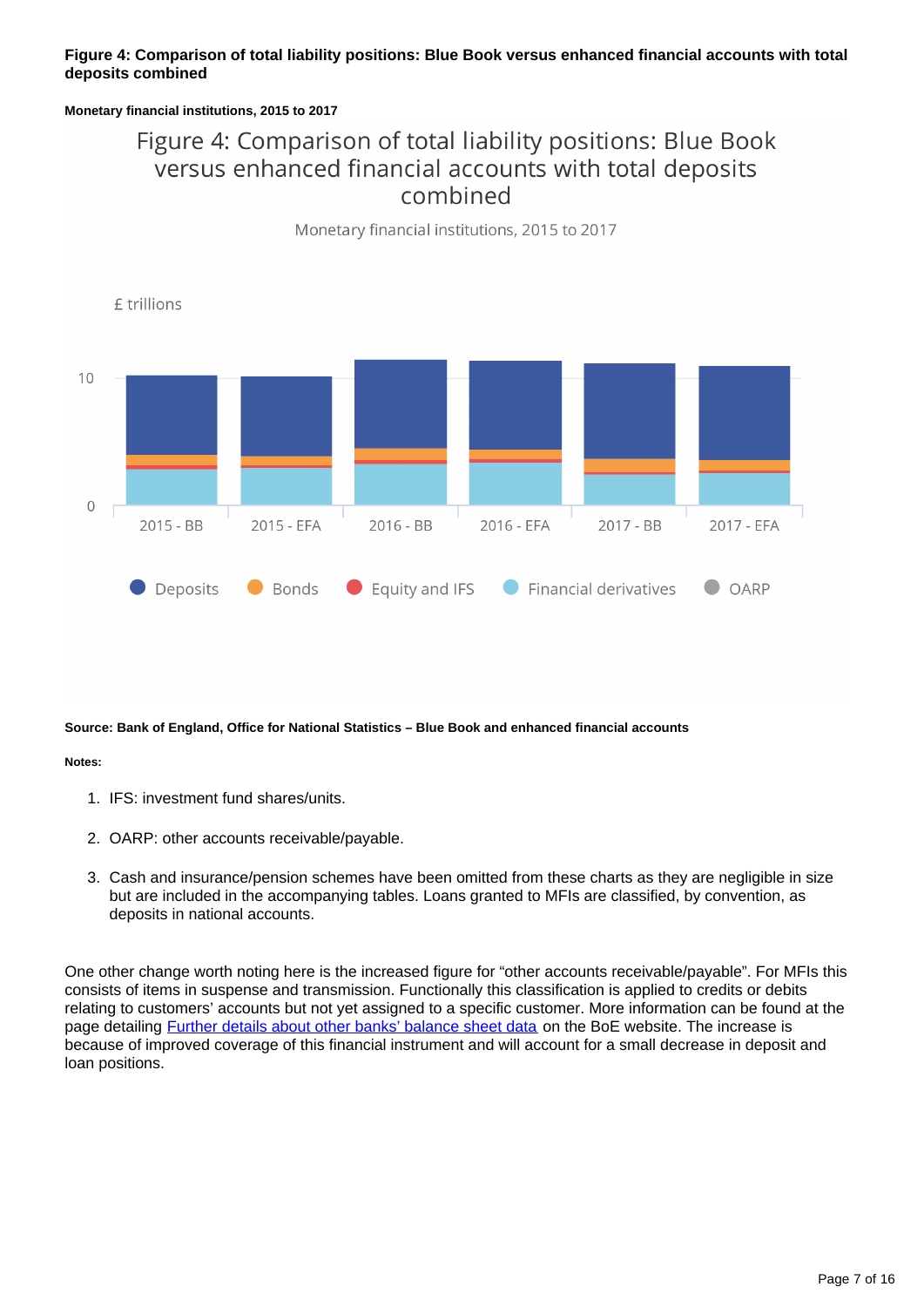### **Deposits**

A clear split of transferable and other deposits has been made. Transferable deposits are deposits exchangeable for currency on demand. Other deposits with MFIs comprise time deposits that cannot be used to make payments except on maturity and also include repurchase agreements made by MFIs. This new split can be seen in Figure 5.

#### **Figure 5: Comparison of deposit liability positions: Blue Book versus enhanced financial accounts**

#### **Monetary financial institutions, 2015 to 2017**

Figure 5: Comparison of deposit liability positions: Blue Book versus enhanced financial accounts



Monetary financial institutions, 2015 to 2017

#### **Source: Bank of England, Office for National Statistics – Blue Book and enhanced financial accounts**

#### **Notes:**

1. OARP: other accounts receivable/payable.

Overall, this split does not affect the total deposit liabilities of MFIs. The levels are near identical; allowing for the slight change because of improved coverage of other accounts receivable/payable and deposits held by building societies in foreign currency.

With this new split a clearer picture can be seen allowing better analysis of trends within individual sectors. For example, the increasing preference of more liquid transferable deposits held by the household sector (S.14) can be seen starting in 2012 (Figure 6) – a reaction to lower interest rates following the financial crash of 2008. This analysis is currently invisible in the UK National Accounts.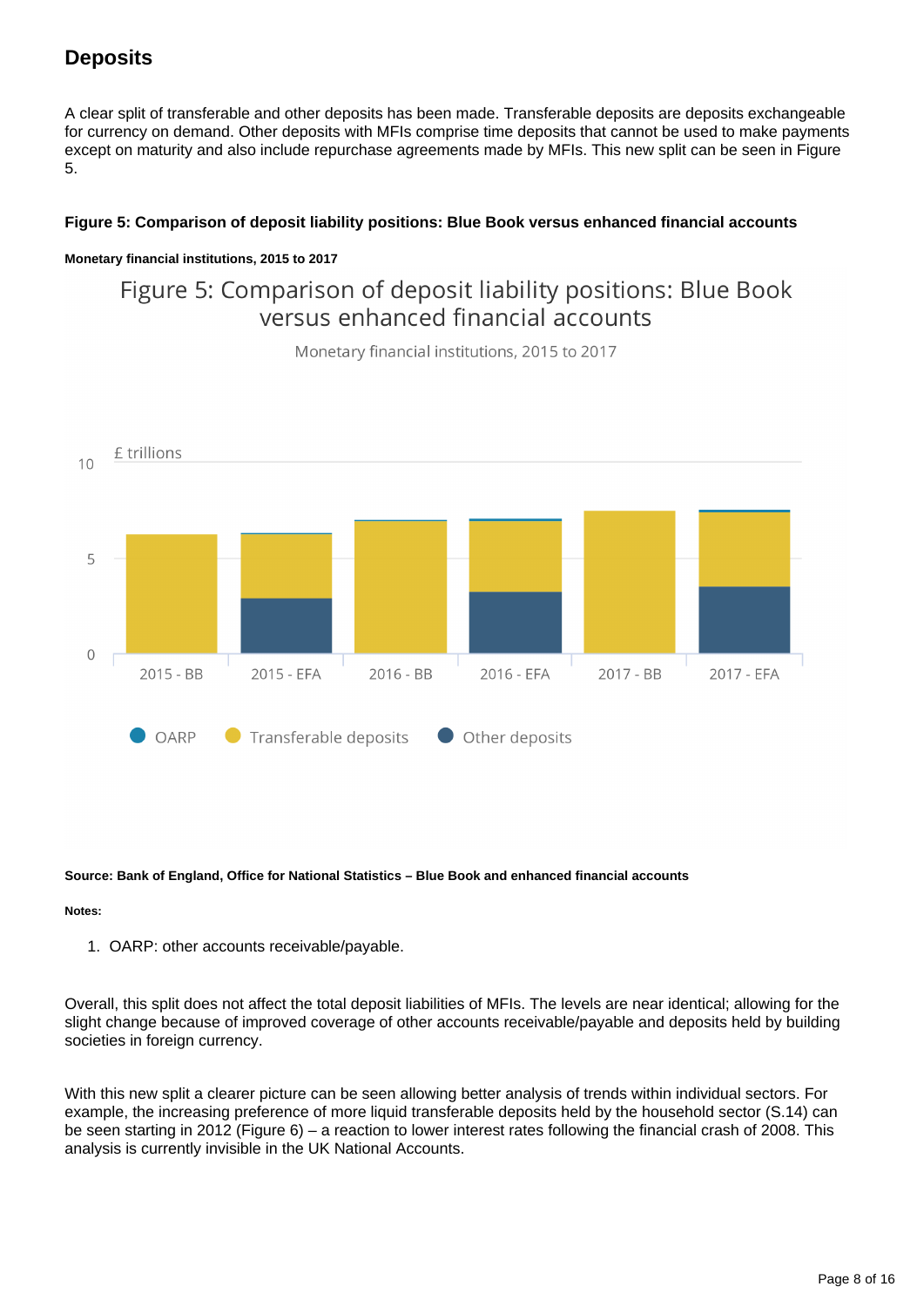#### **Figure 6: Households deposit assets with monetary financial institutions**

**Split of transferable and other deposits in comparison to overall deposits in Blue Book**

## Figure 6: Households deposit assets with monetary financial institutions

Split of transferable and other deposits in comparison to overall deposits in Blue Book



**Source: Bank of England, Office for National Statistics – Blue Book and enhanced financial accounts**

### **Loans – reclassification**

There are two changes to MFI asset positions in loans. The most significant change is the reclassification of some short-term loans to long-term loans. This is illustrated in Figure 7, this time focusing on MFI assets.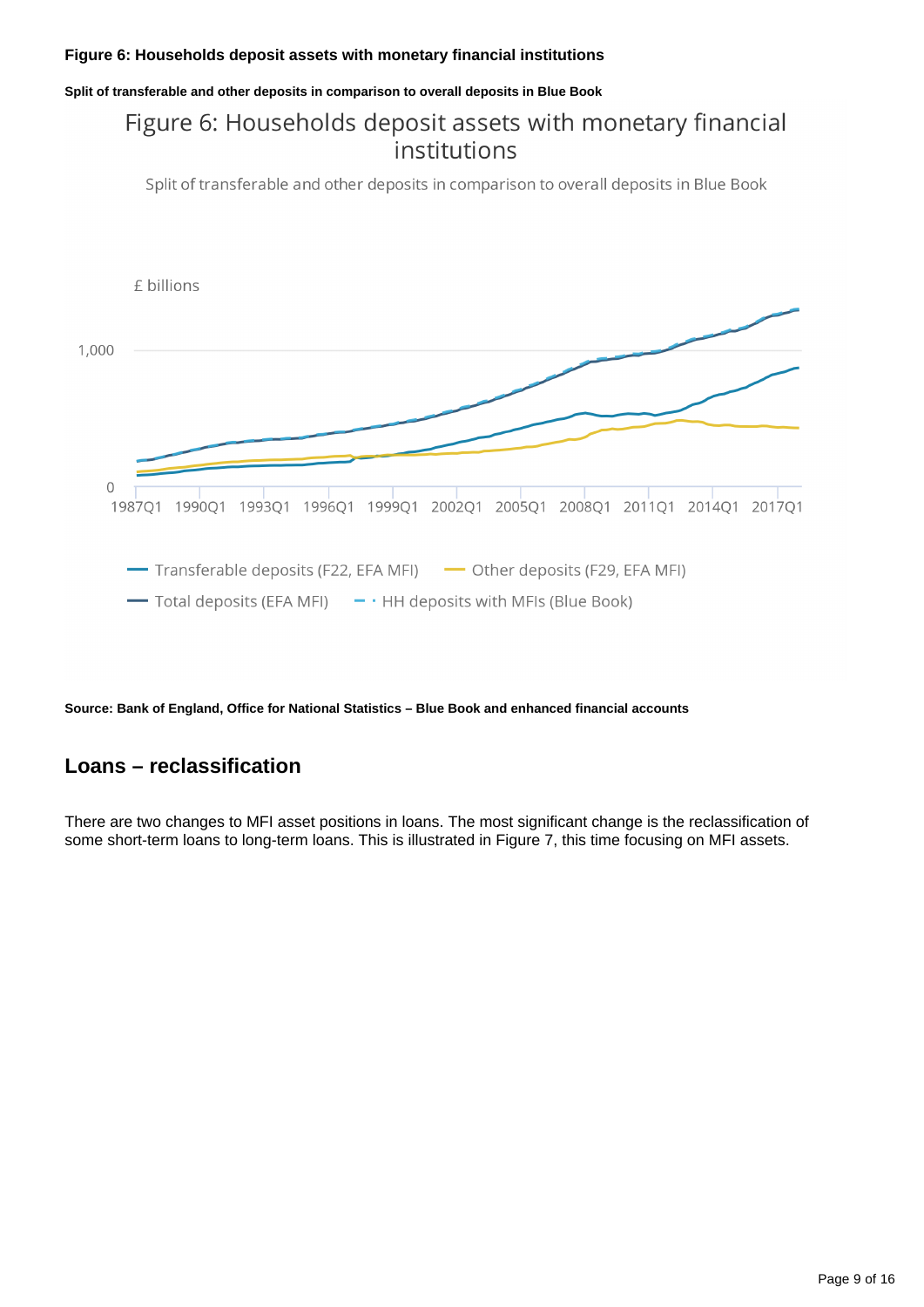#### **Figure 7: Comparison of deposit and loan asset positions: Blue Book versus enhanced financial accounts**

#### **Monetary financial institutions, 2015 to 2017**

## Figure 7: Comparison of deposit and loan asset positions: Blue Book versus enhanced financial accounts



Monetary financial institutions, 2015 to 2017

#### **Source: Bank of England, Office for National Statistics – Blue Book and enhanced financial accounts**

#### **Notes:**

1. OARP: other accounts receivable/payable.

In the Blue Book data, long-term loan assets of MFIs consist mainly of mortgages with the remaining loans classified as short-term. However, because of more granular data, we are now better able to distinguish the other loans into short- and long-term loans.

Again, this increase in granularity allows us greater ability to analyse these data in ways that are currently not possible in the national accounts. For example, Figure 8 demonstrates the debt of private non-financial corporations (S.1100P) to UK MFIs. The EFA MFI data allow us to see that most of this debt is long-term liability.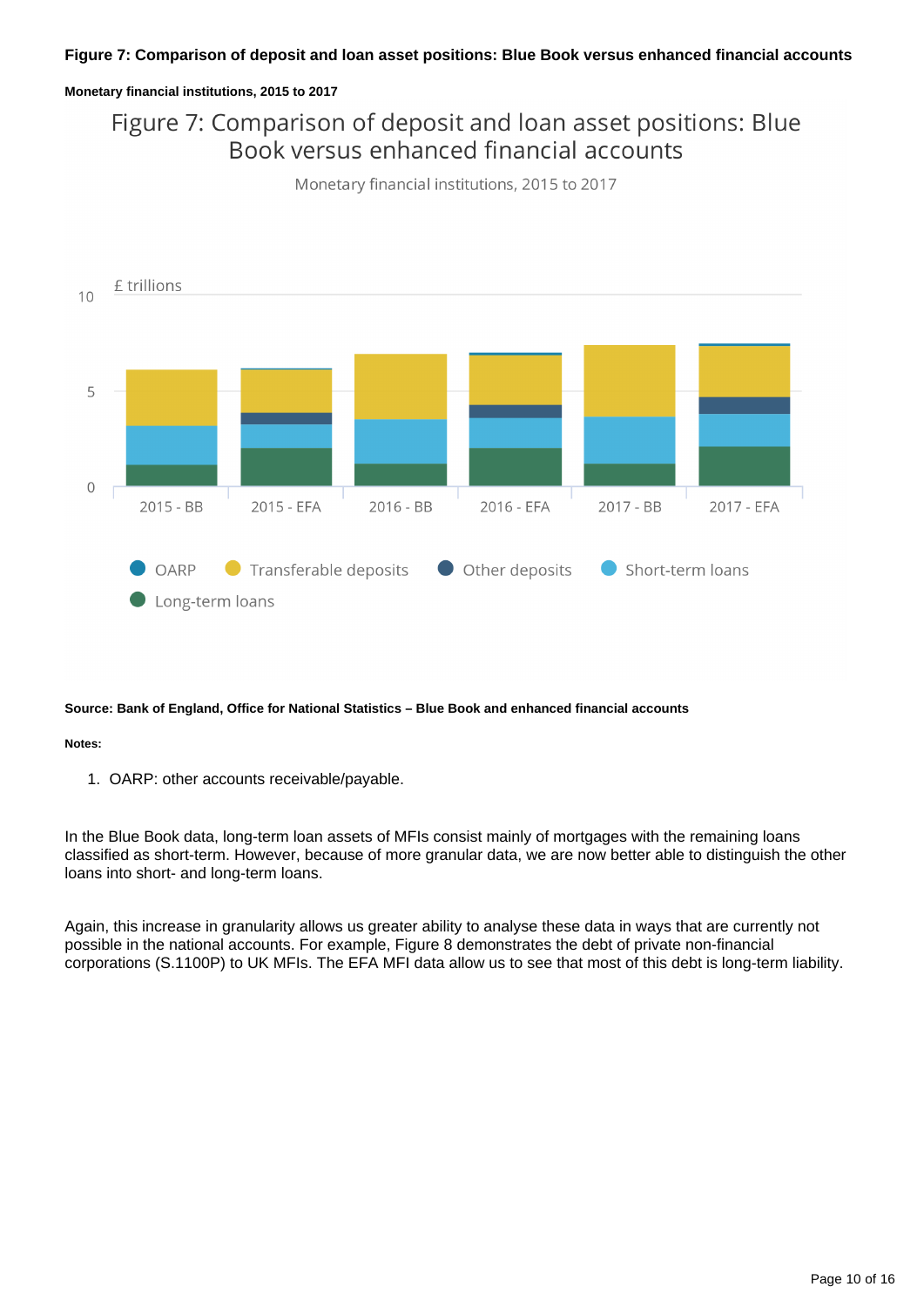#### **Figure 8: Monetary financial institutions loan assets to private non-financial corporations**

#### **Split of short-term loans and long-term loans in comparison to overall loans in Blue Book**

## Figure 8: Monetary financial institutions loan assets to private non-financial corporations

Split of short-term loans and long-term loans in comparison to overall loans in Blue Book



**Source: Bank of England, Office for National Statistics – Blue Book and enhanced financial accounts**

### **Loans – rest of the world**

The second change to loans is the slight increase in the EFA MFI data, mirrored by a decrease in the deposits. This is visible in Figure 7, titled "Comparison of deposit and loan asset positions: Blue Book versus enhanced financial accounts."

This is because of a new sector split available to us in deposits and loans data to the rest of the world (S.2), which distinguishes between banks and non-banks. Within national accounts, this is currently all recorded as being with rest of the world (RoW) MFIs. As a national accounts convention, all loans between banks are reclassified as short-term deposits.

However, with a new series for UK MFI loan assets with RoW non-banks, we have reclassified a small amount of MFI deposit assets with RoW to MFI loan assets with RoW. This change, while small in magnitude relative to the total assets, has formed part of the effort within the ONS to ensure the EFA MFI data are more compliant with the European System of Accounts.

## <span id="page-10-0"></span>**4 . Other notable improvements**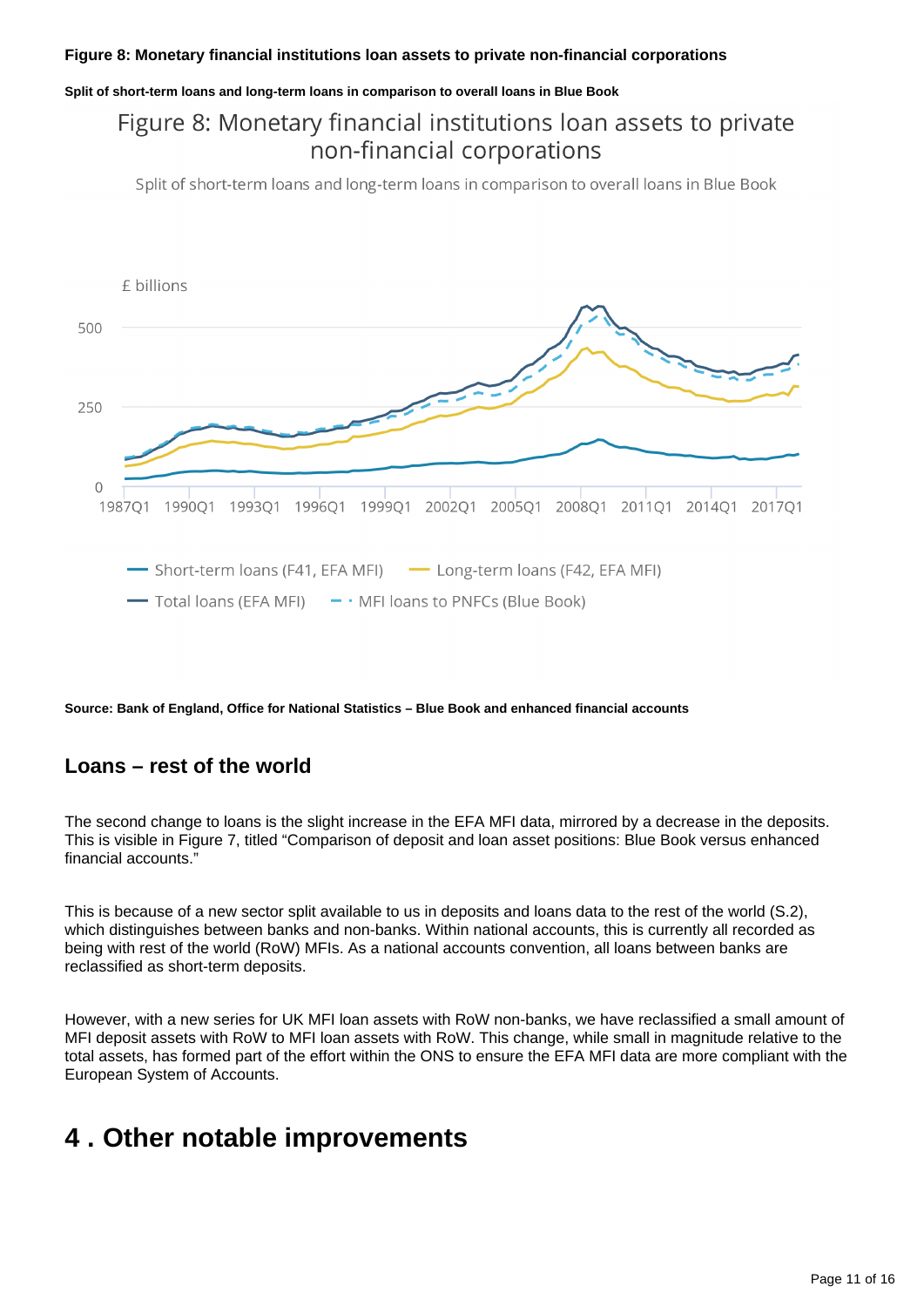### **Increase in sector, transaction and currency granularity**

In this article, we have focused on the data at a granularity that will be visible in the upcoming 2019 experimental matrix release. However, the Office for National Statistics (ONS) and Bank of England (BoE) have taken the opportunity to introduce further granularity improvements where they could be made available.

These include separate coverage of sterling and foreign currency transactions for UK building societies – to match that already available for banks, further granular definition of some transactions – for example, the ability to view short-term debt securities (bonds) as commercial paper or certificates of deposit – and, as previously mentioned, the ability to separate rest of the world banks from non-bank sectors for some financial instruments.

Improvements like this not only allow more insight into the financial accounts but also enable us to provide valuable information to our stakeholders, including other projects and publications within the ONS.

### **Metadata and internal structure**

To be able to make best use of data, it is essential to assign clear metadata. According to Eurostat, metadata is [defined](https://ec.europa.eu/eurostat/statistics-explained/index.php/Glossary:Metadata) as "information that is needed to be able to use and interpret statistics." Depending on the presentation of data, this is not always visible to end-users, but the specification of unique, clear and efficient metadata to each time series in the enhanced financial account monetary financial institutions (EFA MFI) data allow us to make the most of this resource.

The metadata applied to the MFI time series are based on the [European System of Accounts 2010: ESA 2010](http://ec.europa.eu/eurostat/web/esa-2010), classifying each time series based on the financial instrument, asset sector, liability sector, and currency to name a few. For example, a time series denoting UK deposit-taking corporations' asset holdings of short-term loans to UK households in pounds sterling would be defined by:

- instrument F41
- asset sector S122
- liability sector S14
- element BAL
- currency GBP

(Short-term loans, deposit-taking corporations, households, holdings, pounds sterling)

In the [explanatory notes,](https://www.ons.gov.uk/economy/nationalaccounts/uksectoraccounts/articles/economicstatisticstransformationprogramme/enhancedfinancialaccountsukflowoffundsbankingsectortransformation#relevant-links) you can see the primary classifications we use for each sector and financial instrument.

In this example, each element of metadata describes one aspect of the time series only, meaning it is easily read by both human users as well as metadata-driven systems within the ONS. This aspect of the work on banking sector statistics allows us to easily filter, analyse and present data from the thousands of time series supplied by the BoE and makes this dataset compatible with the emerging technology platforms. These are critical to transforming data capability as detailed in the **ONS business plan** and as such, this is regarded as an important outcome of this project.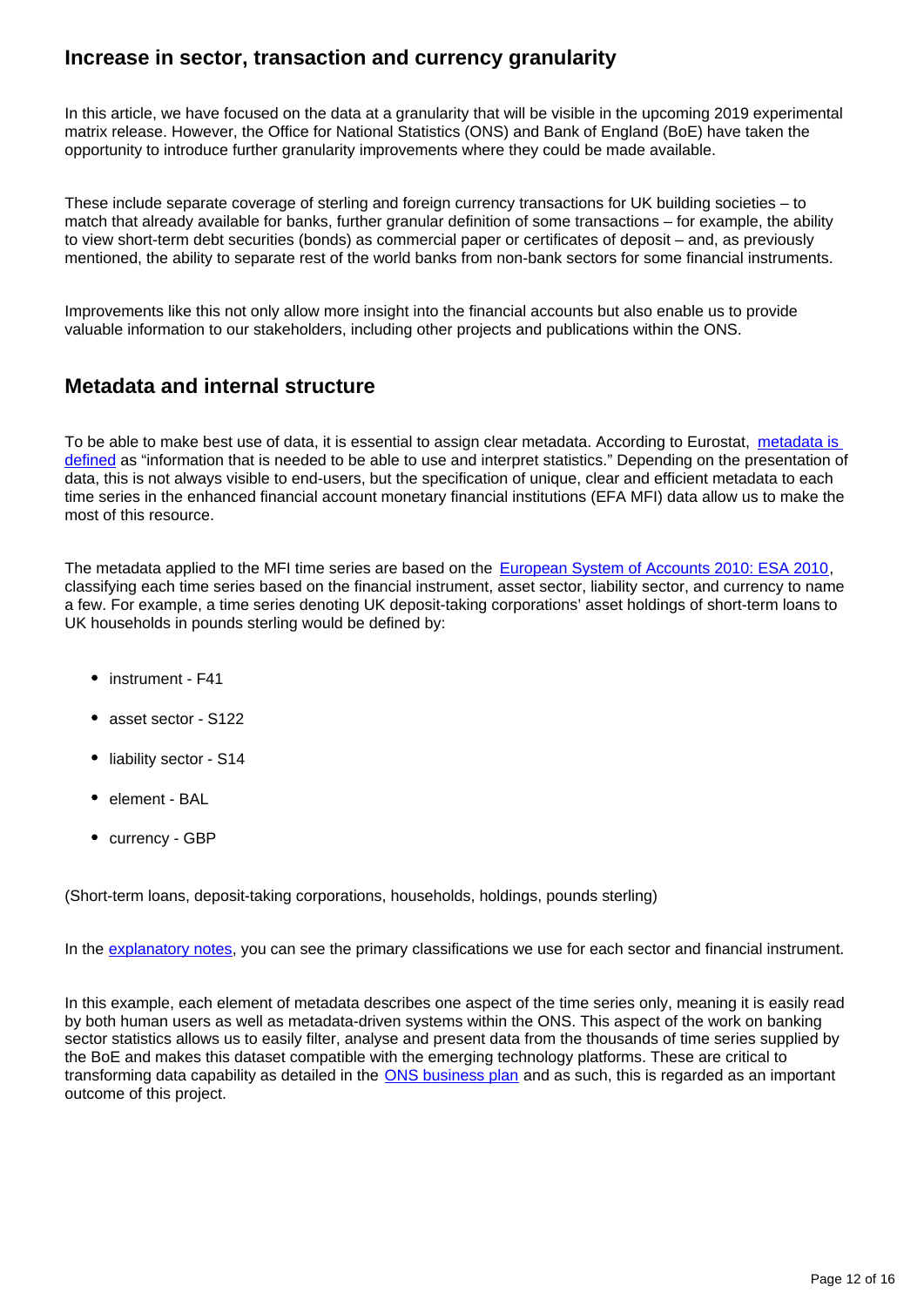# <span id="page-12-0"></span>**5 . Summary and next steps**

In this article, we have analysed the enhanced financial account (EFA) monetary financial institutions (MFI) data and highlighted the overall positions, shown the increases in granularity available with these data and highlighted examples of economic stories previously invisible in the national accounts.

We have approached the new dataset with a bottom-up development of a new system to maximise the information it offers to the national accounts. As explained previously, these experimental data have not been aggregated with additional sources from national accounts as some of these areas are also undergoing transformation within the wider EFA project. However, we have used the comparison with Blue Book as an indication of changes and improvements available from the EFA MFI data.

Our next steps for banking sector statistics will be to ingest and implement other data sources made available to us by the Bank of England that will further enhance the national accounts. These will include:

- new Bank for International Settlements (BIS) data, reported to BIS by participating central banks; these data will be used to improve the data on the counterparty relationships between UK non-banks and the rest of the world in the deposit and loan financial instruments
- enhanced UK industrial breakdown of deposits and loans, allowing more granular insight into UK sectors, particularly those within other financial institutions (OFI – S.124, S.125, S.126 and S.127)
- bank holding companies, bank-owned financial vehicle corporations and specialist mortgage lenders' balance sheet data; this, again, will allow greater insight into the OFI sector

In Quarter 4 (Oct to Dec) 2019, we will publish [experimental flow of funds \(FoF\) statistics](https://www.ons.gov.uk/releases/econonicstatisticsprogrammeenhancedfinancialaccountsukflowoffunds2019experimentalstatisticsmatrix) to provide an up-to-date picture of the EFA initiative as part of the annual update to the flow of funds matrices, which will see the EFA MFI data used alongside other new data sources.

We welcome feedback on our plans and work to date. Please email **FlowOfFundsDevelopment@ons.gov.uk** with any feedback or questions regarding this article.

# <span id="page-12-1"></span>**6 . Author and acknowledgements**

Scott Kilbey, Economics Statistics Development

The author would like to acknowledge the following ONS contributors to this article: Daniel Wisniewski, Grant Symons, Jeremy Heaven, Keith Miller, Sarah Adams, Alaa Al-Hamad, Phillip Davies, Pete Lee, Darren Morgan; and colleagues at the Bank of England: Perry Francis, Matt Davies and Zeeshan Akhtar for their valuable inputs to this article.

# <span id="page-12-2"></span>**7 . Relevant links**

[Flow of Funds archived background information](https://webarchive.nationalarchives.gov.uk/20160106021630/http:/www.ons.gov.uk/ons/guide-method/method-quality/specific/economy/national-accounts/changes-to-national-accounts/flow-of-funds--fof-/index.html)

Explanatory notes: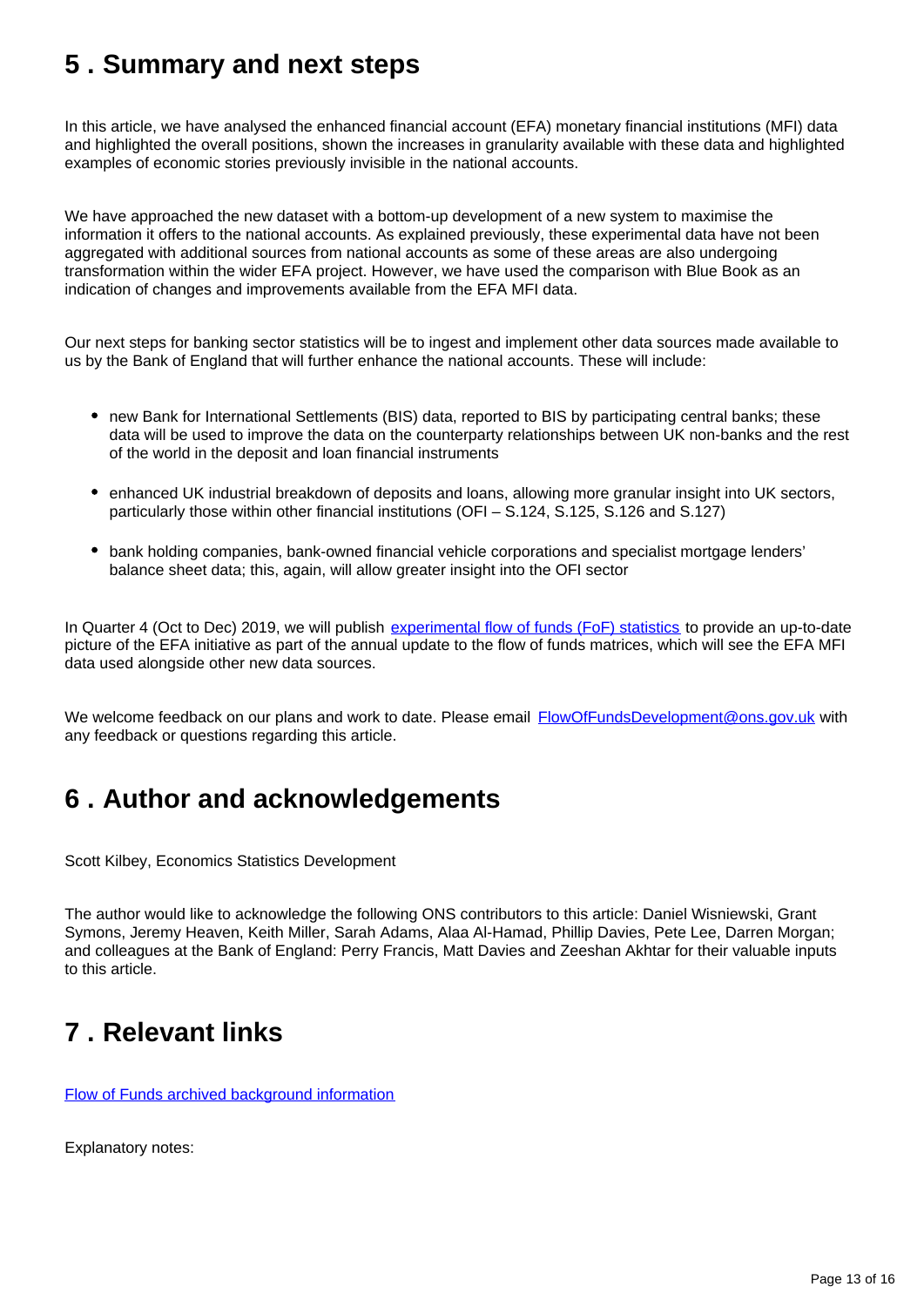- [Institutional sectors and financial instruments](https://www.ons.gov.uk/economy/nationalaccounts/uksectoraccounts/methodologies/economicstatisticstransformationprogrammeenhancedfinancialaccountsukflowoffundsinstitutionalsectorsandfinancialinstrumentsexplanatorynotes2018)
- [AF.2 Currency and deposits](https://www.ons.gov.uk/economy/nationalaccounts/uksectoraccounts/methodologies/economicstatisticstransformationprogrammeenhancedfinancialaccountsukflowoffundscurrencyanddepositstatisticsexplanatorynotes2018)
- [AF.3 Debt securities](https://www.ons.gov.uk/economy/nationalaccounts/uksectoraccounts/methodologies/economicstatisticstransformationprogrammeenhancedfinancialaccountsukflowoffundsshorttermandlongtermdebtsecuritiesstatisticsexplanatorynotes2018)
- [AF.4 Loans](https://www.ons.gov.uk/economy/nationalaccounts/uksectoraccounts/methodologies/economicstatisticstransformationprogrammeenhancedfinancialaccountsukflowoffundsloansstatisticsexplanatorynotes2018)
- [AF.5 Equity and investment fund shares or units](https://www.ons.gov.uk/economy/nationalaccounts/uksectoraccounts/methodologies/economicstatisticstransformationprogrammeenhancedfinancialaccountsukflowoffundsequityandinvestmentfundsharesorunitsstatisticsexplanatorynotes2018)
- [AF.6 Pensions, insurance and standardised guarantee schemes](https://www.ons.gov.uk/economy/nationalaccounts/uksectoraccounts/methodologies/economicstatisticstransformationprogrammeenhancedfinancialaccountsukflowoffundsinsurancepensionsandstandardisedguaranteeschemesstatisticsexplanatorynotes2018)
- [AF.71 Financial derivatives](https://www.ons.gov.uk/economy/nationalaccounts/uksectoraccounts/methodologies/economicstatisticstransformationprogrammeenhancedfinancialaccountsukflowoffundsfinancialderivativesstatisticsexplanatorynotes2018)

16 August 2019 – Economic Statistics Transformation Programme: enhanced financial accounts (UK flow of [funds\): historical households and non-profit institutions serving households \(NPISH\) sectors' data on loans and](https://www.ons.gov.uk/releases/economicstatisticstransformationprogrammeenhancedfinancialaccountsukflowoffundshistorichouseholdsandnonprofitinstitutionsservinghouseholdsnpishsectorsdataonloansandequityandinvestments)  [equity and investment fund shares or units](https://www.ons.gov.uk/releases/economicstatisticstransformationprogrammeenhancedfinancialaccountsukflowoffundshistorichouseholdsandnonprofitinstitutionsservinghouseholdsnpishsectorsdataonloansandequityandinvestments)

14 June 2019 – [Economic Statistics Transformation Programme: enhanced financial accounts \(UK flow of funds\)](https://www.ons.gov.uk/economy/nationalaccounts/uksectoraccounts/articles/economicstatisticstransformationprogramme/enhancedfinancialaccountsukflowoffundsfinancialservicessurvey266returnofassetsandliabilitiesquarter42018)  [– Financial Services Survey 266 – return of assets and liabilities, Quarter 4 2018](https://www.ons.gov.uk/economy/nationalaccounts/uksectoraccounts/articles/economicstatisticstransformationprogramme/enhancedfinancialaccountsukflowoffundsfinancialservicessurvey266returnofassetsandliabilitiesquarter42018)

30 January 2019 – [Economic Statistics Transformation Programme: enhanced financial accounts \(UK flow of](https://www.ons.gov.uk/economy/nationalaccounts/uksectoraccounts/articles/economicstatisticstransformationprogramme/enhancedfinancialaccountsukflowoffundsusingequifaxdatatovisualisepatternsofborrowingacrosstheuk)  [funds\) – using Equifax data to visualise patterns of borrowing across the UK](https://www.ons.gov.uk/economy/nationalaccounts/uksectoraccounts/articles/economicstatisticstransformationprogramme/enhancedfinancialaccountsukflowoffundsusingequifaxdatatovisualisepatternsofborrowingacrosstheuk)

26 November 2018 – [Economic Statistics Transformation Programme: enhanced financial accounts \(UK flow of](https://www.ons.gov.uk/economy/nationalaccounts/uksectoraccounts/articles/economicstatisticstransformationprogrammeenhancedfinancialaccountsukflowoffunds2018matrixupdate/2018-11-26)  [funds\) – 2018 matrix update](https://www.ons.gov.uk/economy/nationalaccounts/uksectoraccounts/articles/economicstatisticstransformationprogrammeenhancedfinancialaccountsukflowoffunds2018matrixupdate/2018-11-26)

2 November 2018 – [Economic Statistics Transformation Programme: enhanced financial accounts \(UK flow of](https://www.ons.gov.uk/economy/nationalaccounts/uksectoraccounts/articles/economicstatisticstransformationprogramme/2018-11-02)  [funds\) – historic households and non-profit institutions serving households \(NPISH\) sectors data on debt](https://www.ons.gov.uk/economy/nationalaccounts/uksectoraccounts/articles/economicstatisticstransformationprogramme/2018-11-02)  [securities](https://www.ons.gov.uk/economy/nationalaccounts/uksectoraccounts/articles/economicstatisticstransformationprogramme/2018-11-02)

2 August 2018 – [Economic Statistics Transformation Programme: Enhanced financial accounts \(UK Flow of](https://www.ons.gov.uk/economy/nationalaccounts/uksectoraccounts/articles/economicstatisticstransformationprogrammeenhancedfinancialaccountsukflowoffundsusingthomsonreutersdatatobetterunderstandtheeconomy/august2018)  [Funds\) – using Thomson Reuters data to better understand the economy](https://www.ons.gov.uk/economy/nationalaccounts/uksectoraccounts/articles/economicstatisticstransformationprogrammeenhancedfinancialaccountsukflowoffundsusingthomsonreutersdatatobetterunderstandtheeconomy/august2018)

3 July 2018 – [Economic Statistics Transformation Programme: enhanced financial accounts \(UK flow of funds\) –](https://www.ons.gov.uk/economy/nationalaccounts/uksectoraccounts/articles/economicstatisticstransformationprogramme/enhancedfinancialaccountsukflowoffundsusingbeauhurstdatatobetterunderstandtheeconomy)  [using Beauhurst data to better understand the economy](https://www.ons.gov.uk/economy/nationalaccounts/uksectoraccounts/articles/economicstatisticstransformationprogramme/enhancedfinancialaccountsukflowoffundsusingbeauhurstdatatobetterunderstandtheeconomy)

2 July 2018 – Economic Statistics Transformation Programme: enhanced financial accounts (UK flows of funds) – [Financial Services Survey 266 – quarterly return of assets and liabilities](https://www.ons.gov.uk/economy/nationalaccounts/uksectoraccounts/articles/economicstatisticstransformationprogramme/enhancedfinancialaccountsukflowoffundsfinancialservicessurvey266quarterlyreturnofassetsandliabilitiesarticle)

26 June 2018 – [Economic Statistics Transformation Programme: enhanced financial accounts \(UK flow of funds\)](https://www.ons.gov.uk/economy/nationalaccounts/uksectoraccounts/economicstatisticstransformationprogrammeenhancedfinancialaccountsukflowoffundsenhancingtheunderstandingofukhouseholdfinance/2018-06-26)  [– enhancing the understanding of UK household finance](https://www.ons.gov.uk/economy/nationalaccounts/uksectoraccounts/economicstatisticstransformationprogrammeenhancedfinancialaccountsukflowoffundsenhancingtheunderstandingofukhouseholdfinance/2018-06-26)

8 May 2018 – [Economic Statistics Transformation Programme: enhanced financial accounts \(UK flow of funds\) –](https://www.ons.gov.uk/economy/nationalaccounts/uksectoraccounts/articles/economicstatisticstransformationprogrammeenhancedfinancialaccountsukflowoffundsshadowbankingmoneymarketfunds/2018-05-08)  [shadow banking, money market funds](https://www.ons.gov.uk/economy/nationalaccounts/uksectoraccounts/articles/economicstatisticstransformationprogrammeenhancedfinancialaccountsukflowoffundsshadowbankingmoneymarketfunds/2018-05-08)

2 May 2018 – [Economic Statistics Transformation Programme: enhanced financial accounts \(UK flow of funds\) –](https://www.ons.gov.uk/economy/nationalaccounts/uksectoraccounts/articles/economicstatisticstransformationprogramme/enhancedfinancialaccountsukflowoffundsusingequifaxdatatobetterunderstandtheeconomy)  [using Equifax data to better understand the economy](https://www.ons.gov.uk/economy/nationalaccounts/uksectoraccounts/articles/economicstatisticstransformationprogramme/enhancedfinancialaccountsukflowoffundsusingequifaxdatatobetterunderstandtheeconomy)

1 May 2018 – [Economic Statistics Transformation Programme: enhanced financial accounts \(UK flow of funds\) –](https://www.ons.gov.uk/economy/nationalaccounts/uksectoraccounts/articles/economicstatisticstransformationprogrammeenhancedfinancialaccountsukflowoffundsshadowbankingintroductoryarticle/2018-05-01)  [shadow banking introductory article](https://www.ons.gov.uk/economy/nationalaccounts/uksectoraccounts/articles/economicstatisticstransformationprogrammeenhancedfinancialaccountsukflowoffundsshadowbankingintroductoryarticle/2018-05-01)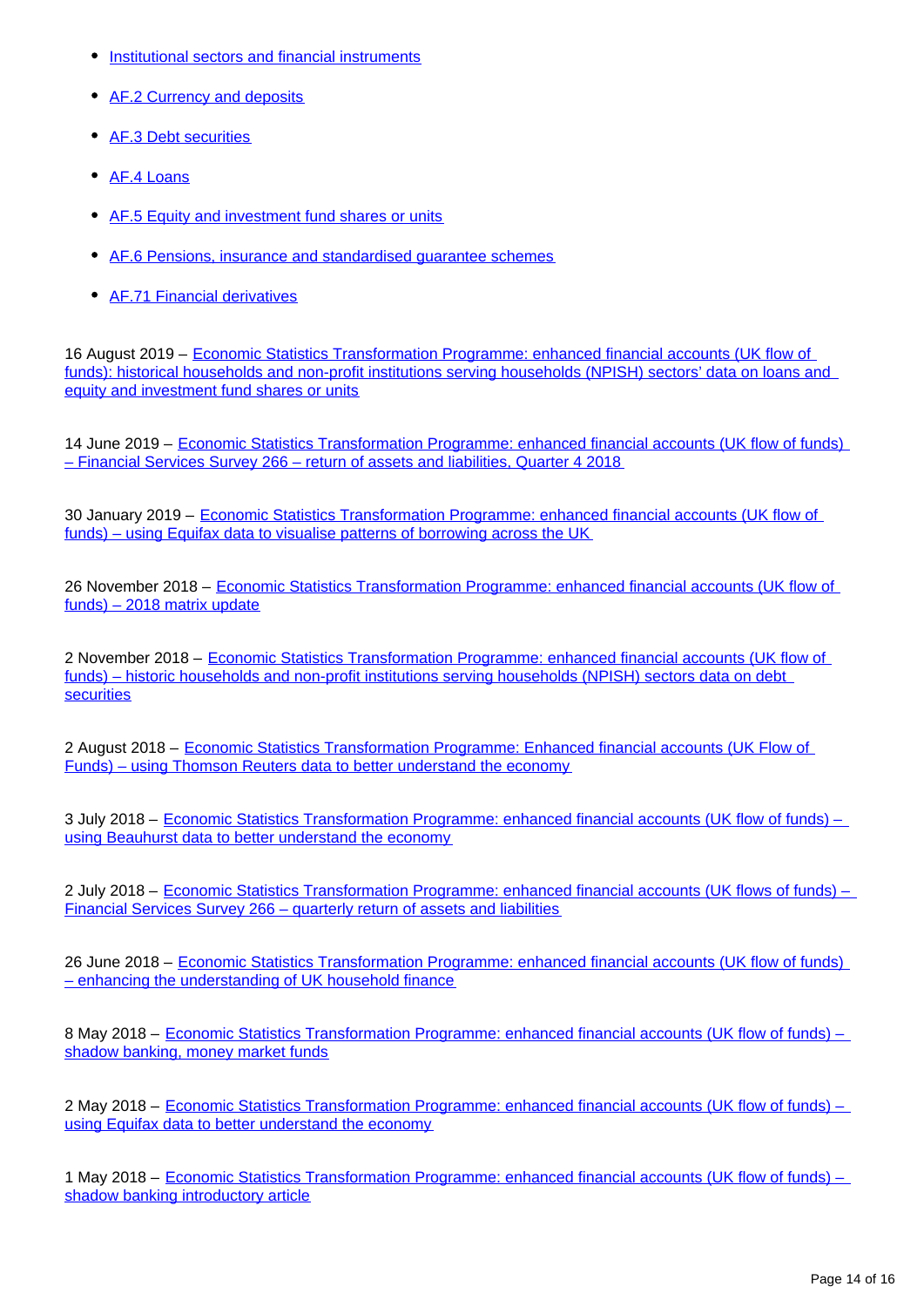30 April 2018 – [Experimental financial statistics for insurance using Solvency II regulatory data – enhanced](https://www.ons.gov.uk/economy/nationalaccounts/uksectoraccounts/articles/experimentalfinancialstatisticsforinsuranceusingsolvencyiiregulatorydataenhancedfinancialaccountsukflowoffunds/2018-04-30)  [financial accounts \(UK flow of funds\)](https://www.ons.gov.uk/economy/nationalaccounts/uksectoraccounts/articles/experimentalfinancialstatisticsforinsuranceusingsolvencyiiregulatorydataenhancedfinancialaccountsukflowoffunds/2018-04-30)

15 February 2018 – [Economic Statistics Transformation Programme: enhanced financial accounts \(UK flow of](https://www.ons.gov.uk/economy/nationalaccounts/uksectoraccounts/articles/economicstatisticstransformationprogramme/historichouseholdsandnonprofitinstitutionsservinghouseholdsnpishsectorsdataoncurrencyanddeposits)  [funds\) – historic households and non-profit institutions serving households \(NPISH\) sectors data on currency and](https://www.ons.gov.uk/economy/nationalaccounts/uksectoraccounts/articles/economicstatisticstransformationprogramme/historichouseholdsandnonprofitinstitutionsservinghouseholdsnpishsectorsdataoncurrencyanddeposits)  **[deposits](https://www.ons.gov.uk/economy/nationalaccounts/uksectoraccounts/articles/economicstatisticstransformationprogramme/historichouseholdsandnonprofitinstitutionsservinghouseholdsnpishsectorsdataoncurrencyanddeposits)** 

23 January 2018 – [Economic Review: January 2018 – Economic Statistics Transformation Programme: a flow of](https://www.ons.gov.uk/economy/nationalaccounts/uksectoraccounts/articles/economicreview/january2018#economic-statistics-transformation-programme-a-flow-of-funds-approach-to-understanding-quantitative-easing)  [funds approach to understanding quantitative easing](https://www.ons.gov.uk/economy/nationalaccounts/uksectoraccounts/articles/economicreview/january2018#economic-statistics-transformation-programme-a-flow-of-funds-approach-to-understanding-quantitative-easing)

17 November 2017 – [Economic Statistics Transformation Programme: enhanced financial accounts \(UK flow of](https://www.ons.gov.uk/economy/nationalaccounts/uksectoraccounts/articles/economicstatisticstransformationprogramme/enhancedfinancialaccountsukflowoffundsexperimentalbalancesheetstatistics1997to2016)  [funds\) – 2017 matrix update](https://www.ons.gov.uk/economy/nationalaccounts/uksectoraccounts/articles/economicstatisticstransformationprogramme/enhancedfinancialaccountsukflowoffundsexperimentalbalancesheetstatistics1997to2016)

23 October 2017 – [Economic Statistics Transformation Programme: enhanced financial accounts \(UK flow of](https://www.ons.gov.uk/economy/nationalaccounts/uksectoraccounts/articles/economicstatisticstransformationprogramme/enhancedfinancialaccountsukflowoffundsprogressoncommercialdatause)  [funds\) – progress on commercial data use](https://www.ons.gov.uk/economy/nationalaccounts/uksectoraccounts/articles/economicstatisticstransformationprogramme/enhancedfinancialaccountsukflowoffundsprogressoncommercialdatause)

25 September 2017 – [Economic Statistics Transformation Programme: enhanced financial accounts \(UK flow of](https://www.ons.gov.uk/economy/nationalaccounts/uksectoraccounts/articles/economicstatisticstransformationprogramme/enhancedfinancialaccountsukflowoffundsreconcilingsourcesofhistoricdataforthehouseholdsandthenonprofitinstitutionsservinghouseholdsnpishsectors)  [funds\) reconciling sources of historic data for households and the non-profit institutions serving households](https://www.ons.gov.uk/economy/nationalaccounts/uksectoraccounts/articles/economicstatisticstransformationprogramme/enhancedfinancialaccountsukflowoffundsreconcilingsourcesofhistoricdataforthehouseholdsandthenonprofitinstitutionsservinghouseholdsnpishsectors)  [\(NPISH\) sectors](https://www.ons.gov.uk/economy/nationalaccounts/uksectoraccounts/articles/economicstatisticstransformationprogramme/enhancedfinancialaccountsukflowoffundsreconcilingsourcesofhistoricdataforthehouseholdsandthenonprofitinstitutionsservinghouseholdsnpishsectors)

12 September 2017 – [Economic Statistics Transformation Programme: Enhanced financial accounts \(UK flow of](https://www.ons.gov.uk/economy/nationalaccounts/uksectoraccounts/articles/economicstatisticstransformationprogramme/enhancedfinancialaccountsukflowoffundsaflowoffundsapproachtounderstandingfinancialcrises)  [funds\) – A flow of funds approach to understanding financial crises](https://www.ons.gov.uk/economy/nationalaccounts/uksectoraccounts/articles/economicstatisticstransformationprogramme/enhancedfinancialaccountsukflowoffundsaflowoffundsapproachtounderstandingfinancialcrises)

31 August 2017 – [Economic Statistics Transformation Programme: enhanced financial accounts \(UK flow of](https://www.ons.gov.uk/economy/nationalaccounts/uksectoraccounts/articles/economicstatisticstransformationprogramme/enhancedfinancialaccountsukflowoffundsestimatingthevalueofotheraccountsreceivableorpayableintheukeconomy)  [funds\) estimating the value of other accounts receivable or payable in the UK economy](https://www.ons.gov.uk/economy/nationalaccounts/uksectoraccounts/articles/economicstatisticstransformationprogramme/enhancedfinancialaccountsukflowoffundsestimatingthevalueofotheraccountsreceivableorpayableintheukeconomy)

21 July 2017 – Economic Statistics Transformation Programme: enhanced financial accounts (UK flow of funds) [improving the measurement of company quarterly profits](https://www.ons.gov.uk/economy/nationalaccounts/uksectoraccounts/articles/economicstatisticstransformationprogramme/enhancedfinancialaccountsukflowoffundsimprovingthemeasurementofcompanyquarterlyprofit)

3 July 2017 - [Economic Statistics Transformation Programme: Enhanced financial accounts \(UK flow of funds\)](https://www.ons.gov.uk/economy/nationalaccounts/uksectoraccounts/articles/economicstatisticstransformationprogramme/enhancedfinancialaccountsukflowoffundsprogressonfinancialderivativesdata)  [progress on financial derivatives data](https://www.ons.gov.uk/economy/nationalaccounts/uksectoraccounts/articles/economicstatisticstransformationprogramme/enhancedfinancialaccountsukflowoffundsprogressonfinancialderivativesdata)

5 June 2017 – [National Accounts articles: The UK Enhanced Financial Accounts; the introduction of the new](https://www.ons.gov.uk/economy/nationalaccounts/uksectoraccounts/articles/nationalaccountsarticles/theukenhancedfinancialaccountstheintroductionofthenewsecuritiesdealerssurveydataandexpansionoffinancialsubsectordetail)  [securities dealers survey data and expansion of financial sub-sector detail](https://www.ons.gov.uk/economy/nationalaccounts/uksectoraccounts/articles/nationalaccountsarticles/theukenhancedfinancialaccountstheintroductionofthenewsecuritiesdealerssurveydataandexpansionoffinancialsubsectordetail)

31 May 2017 – [Economic Statistics Transformation Programme: Enhanced financial accounts \(UK flow of funds\)](https://www.ons.gov.uk/economy/nationalaccounts/uksectoraccounts/articles/economicstatisticstransformationprogramme/enhancedfinancialaccountsukflowoffundsplansforcommercialdatause)  [commercial data use](https://www.ons.gov.uk/economy/nationalaccounts/uksectoraccounts/articles/economicstatisticstransformationprogramme/enhancedfinancialaccountsukflowoffundsplansforcommercialdatause)

31 May 2017 – [Economic Statistics Transformation Programme: Enhanced financial accounts \(UK flow of funds\)](https://www.ons.gov.uk/economy/nationalaccounts/uksectoraccounts/articles/economicstatisticstransformationprogramme/enhancedfinancialaccountsukflowoffundsimprovingtheeconomicsectorbreakdown)  [improving the economic sector breakdown](https://www.ons.gov.uk/economy/nationalaccounts/uksectoraccounts/articles/economicstatisticstransformationprogramme/enhancedfinancialaccountsukflowoffundsimprovingtheeconomicsectorbreakdown)

27 April 2017 – [Economic Statistics Transformation Programme: Enhanced financial accounts \(UK flow of funds\)](https://www.ons.gov.uk/economy/nationalaccounts/uksectoraccounts/articles/economicstatisticstransformationprogramme/enhancedfinancialaccountsukflowoffundsemployeestockoptions)  [employee stock options](https://www.ons.gov.uk/economy/nationalaccounts/uksectoraccounts/articles/economicstatisticstransformationprogramme/enhancedfinancialaccountsukflowoffundsemployeestockoptions)

24 April 2017 – [Financial intermediation services indirectly measured \(FISIM\) in the UK revisited](https://www.ons.gov.uk/economy/grossdomesticproductgdp/articles/financialintermediationservicesindirectlymeasuredfisimintheukrevisited/2017-04-24)

29 March 2017 – [Economic Statistics Transformation Programme: Enhanced financial accounts \(UK flow of](https://www.ons.gov.uk/economy/nationalaccounts/uksectoraccounts/articles/economicstatisticstransformationprogramme/enhancedfinancialaccountsukflowoffundsgovernmenttablesforthespecialdatadisseminationstandardsplussdds)  [funds\) Government tables for the special data dissemination standards plus \(SDDS plus\)](https://www.ons.gov.uk/economy/nationalaccounts/uksectoraccounts/articles/economicstatisticstransformationprogramme/enhancedfinancialaccountsukflowoffundsgovernmenttablesforthespecialdatadisseminationstandardsplussdds)